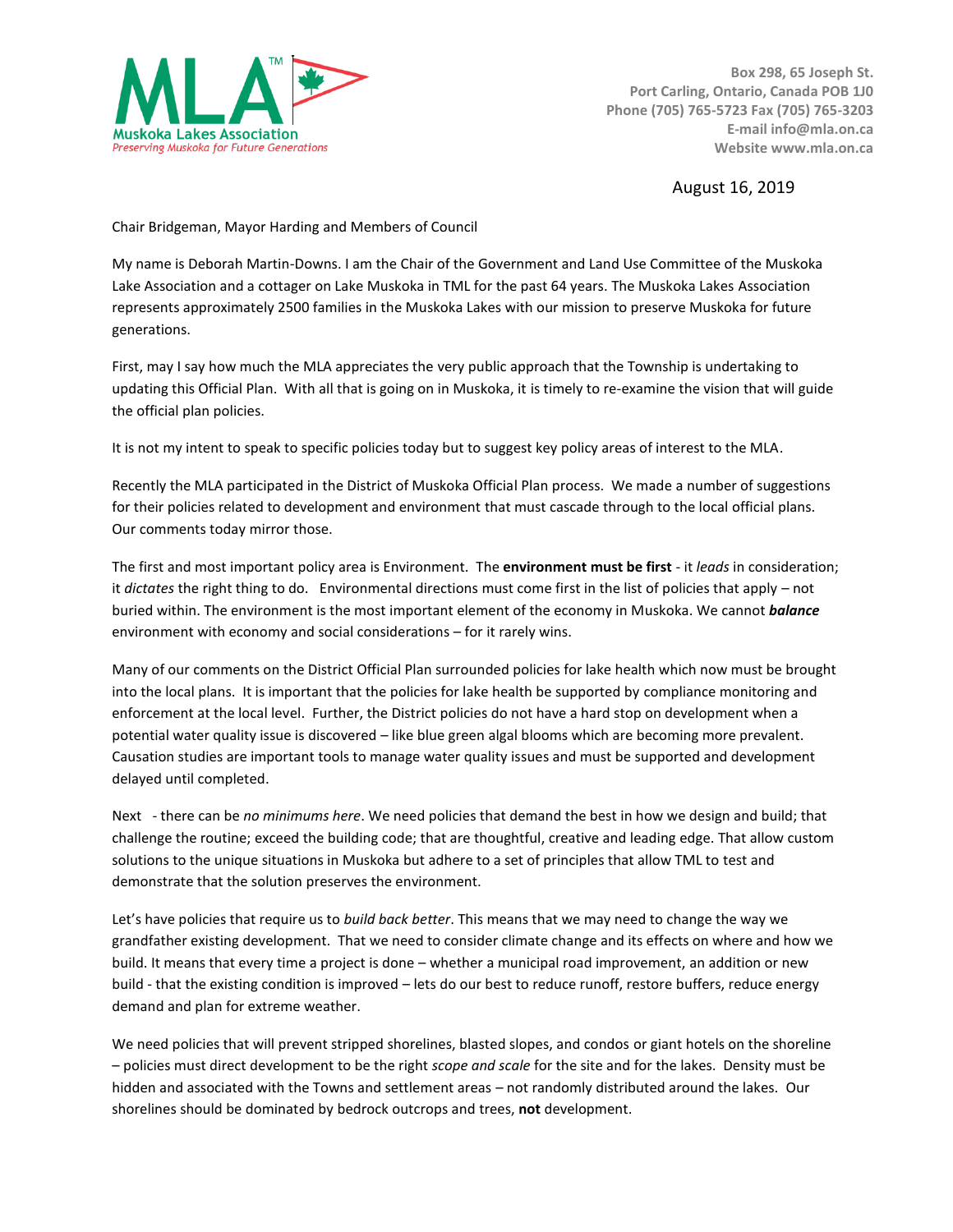We need policies that recognize that there **is a limit to development**. If we want to maintain the character of the lakes – and the MLA does - then there is a capacity to development. There is such a thing as a cottage that is too big, a lot that does not belong in a sensitive environment, a boathouse that does not block the view or intrude on the enjoyment of others.

We also need policies that recognize that with development there is use  $-$  if we build a dock there is a very good chance that it will be used for any number of purposes. It is not sufficient to just carefully site it but to also consider the impacts of boating or other activities on the environment the dock is situated in. Therefore, policies need to be in place to address operational considerations. For example, this may mean developing policies for addressing recreational carrying capacity.

I come to Muskoka to see trees, wildlife and stars; for clean water that is swimmable, fishable and drinkable; for the quiet and to experience our quaint small towns. They too need policies to support their cores, their viability. There are thresholds beyond which we will not see loons or herons; where it will be harder to see the night sky or paddle a canoe. With every project we need to leave a portion that is wild.

We may not know we have crossed a threshold until after we've reached it, at which point it is too late since we can not unbuild - so in the absence of perfect knowledge about the risks of climate change and development, we need to proceed with caution and apply the precautionary principle to our decisions. If by our policies and actions we fail to protect the character of our lakes and environment, we will have failed Muskoka for this and future generations.

Thank you for the opportunity to speak this morning. The MLA looks forward to assisting TML in developing the new official plan for this and future generations

Schmk MartDum

Deborah Martin-Downs Vice President & Chair of Government and Land Use